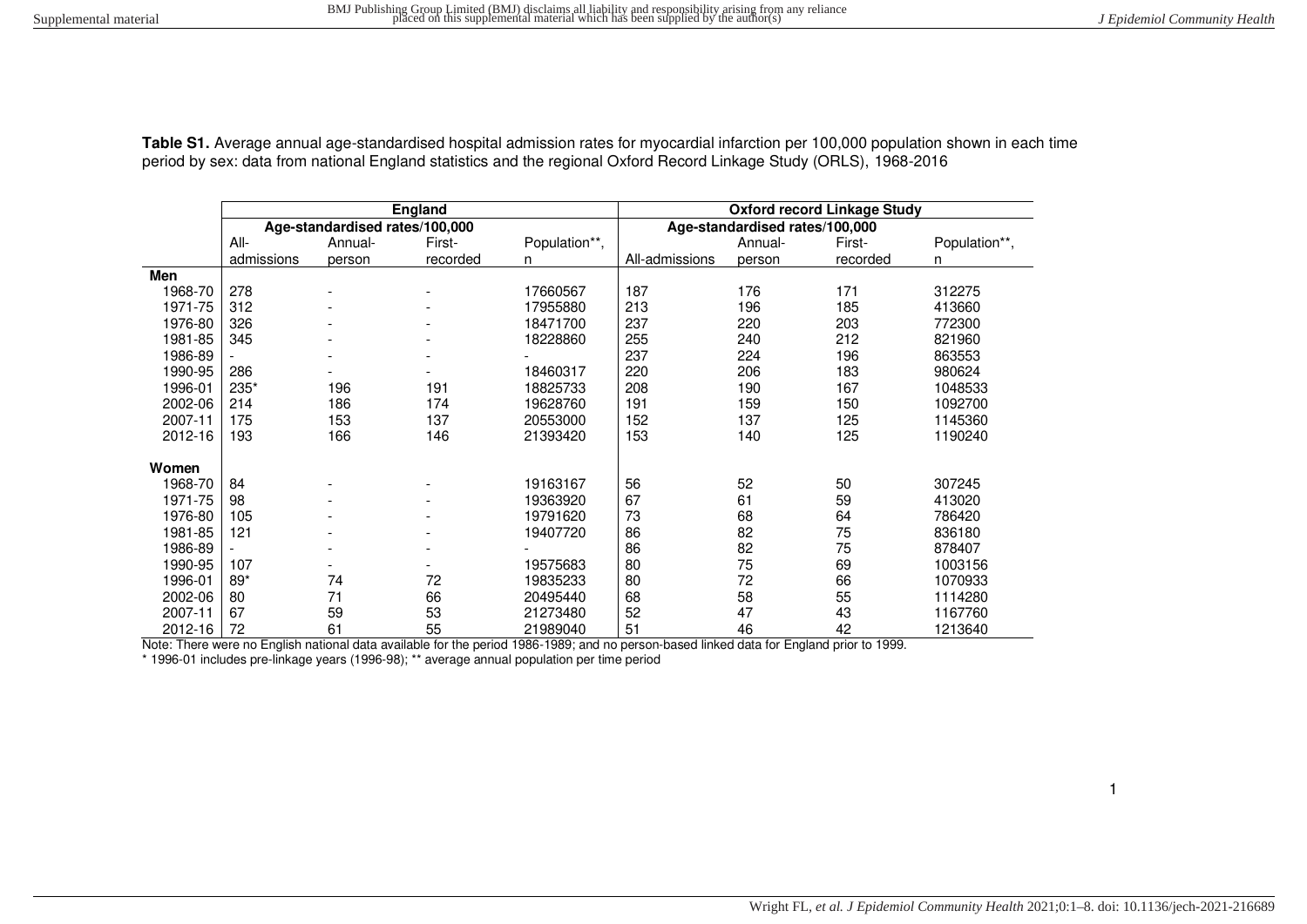| Age (years) | <b>AAPC</b>     | <b>Period 1</b> | <b>APC</b> | <b>Period 2</b> | <b>APC</b> | Period 3  | <b>APC</b> | Period 4  | APC. |
|-------------|-----------------|-----------------|------------|-----------------|------------|-----------|------------|-----------|------|
|             | 1999 - 2016     |                 |            |                 |            |           |            |           |      |
| Men         |                 |                 |            |                 |            |           |            |           |      |
| $15 - 34$   | 0.4             | 1999-2006       | 2.0        | 2006-2010       | $-9.4*$    | 2010-2016 | $5.7*$     |           |      |
| $35 - 39$   | $\Omega$        | 1999-2016       | $\Omega$   |                 |            |           |            |           |      |
| $40 - 44$   | $-0.6$          | 1999-2011       | $-1.9*$    | 2011-2014       | 7.3        | 2014-2016 | $-4.0$     |           |      |
| $45 - 49$   | $-0.2$          | 1999-2007       | $-1.1*$    | 2007-2010       | $-6.4$     | 2010-2013 | 7.8        | 2013-2016 | 1.2  |
| $50 - 54$   | $-0.1$          | 1999-2010       | $-2.1*$    | 2010-2016       | $3.7*$     |           |            |           |      |
| $55 - 59$   | $-0.4$          | 1999-2011       | $-2.6*$    | 2011-2014       | 9.4        | 2014-2016 | $-1.0$     |           |      |
| 60-64       | $-1.2^$         | 1999-2010       | $-4.4*$    | 2010-2016       | $5.0*$     |           |            |           |      |
| 65-69       | $-2.2^{\wedge}$ | 1999-2011       | $-4.5*$    | 2011-2016       | $3.6*$     |           |            |           |      |
| $70 - 74$   | $-2.3^{\circ}$  | 1999-2004       | $-2.4*$    | 2004-2010       | $-5.4*$    | 2010-2016 | 1          |           |      |
| $75 - 79$   | $-1.8^$         | 1999-2003       | 0.4        | 2003-2010       | $-4.9*$    | 2010-2016 | 0.5        |           |      |
| $80 - 84$   | $-1.2^$         | 1999-2004       | $3.6*$     | 2004-2010       | $-5.4*$    | 2010-2016 | $-0.7$     |           |      |
| 15-84**     | $-1.1$          | 1999-2004       | $-1.9$     | 2004-2010       | $-4.3*$    | 2010-2016 | $2.9*$     |           |      |
|             |                 |                 |            |                 |            |           |            |           |      |
| Women       |                 |                 |            |                 |            |           |            |           |      |
| $15 - 34$   | 0.5             | 1999-2016       | 0.5        |                 |            |           |            |           |      |
| $35 - 39$   | $2.7^{\circ}$   | 1999-2016       | $2.7*$     |                 |            |           |            |           |      |
| $40 - 44$   | $2.2^{\wedge}$  | 1999-2016       | $2.2*$     |                 |            |           |            |           |      |
| 45-49       | $1.7^{\circ}$   | 1999-2011       | 0.4        | 2011-2016       | $5.0*$     |           |            |           |      |
| $50 - 54$   | $1.2^{\wedge}$  | 1999-2010       | $-0.4$     | 2010-2016       | $4.1*$     |           |            |           |      |
| $55 - 59$   | $\Omega$        | 1999-2008       | $-3.4*$    | 2008-2016       | $3.9*$     |           |            |           |      |
| $60 - 64$   | $-1.5^$         | 1999-2010       | $-5.0*$    | 2010-2016       | $5.4*$     |           |            |           |      |
| 65-69       | $-2.9^$         | 1999-2011       | $-4.7*$    | 2011-2016       | $1.8*$     |           |            |           |      |
| $70 - 74$   | $-2.4^{\circ}$  | 1999-2004       | $-1.8$     | 2004-2010       | $-5.5*$    | 2010-2016 | 0.2        |           |      |
| $75 - 79$   | $-1.9^$         | 1999-2004       | 0.2        | 2004-2010       | $-4.9*$    | 2010-2016 | $-0.6$     |           |      |
| $80 - 84$   | $-1.1^{\circ}$  | 1999-2004       | $2.9*$     | 2004-2010       | $-4.1*$    | 2010-2016 | $-1.4*$    |           |      |
| 15-84**     | $-1.2$          | 1999-2004       | $-1.6*$    | 2004-2010       | $-4.0*$    | 2010-2016 | $1.9*$     |           |      |

Table S2. Average annual percentage change and joinpoint trends in MI hospitalisation rates for annual-person based admissions by sex, age group and overall age-adjusted: England, 1999-2016

AAPC: average annual percentage change; APC: annual percentage change. The joinpoint analysis is used to find the best-fit line through several years of data. Line

segments are joined at points called joinpoints. Each joinpoint denotes a statistically significant change in trend.<br>^ The AAPC is significantly different to zero (p=0.05); \* the APC is significantly different to zero (p=0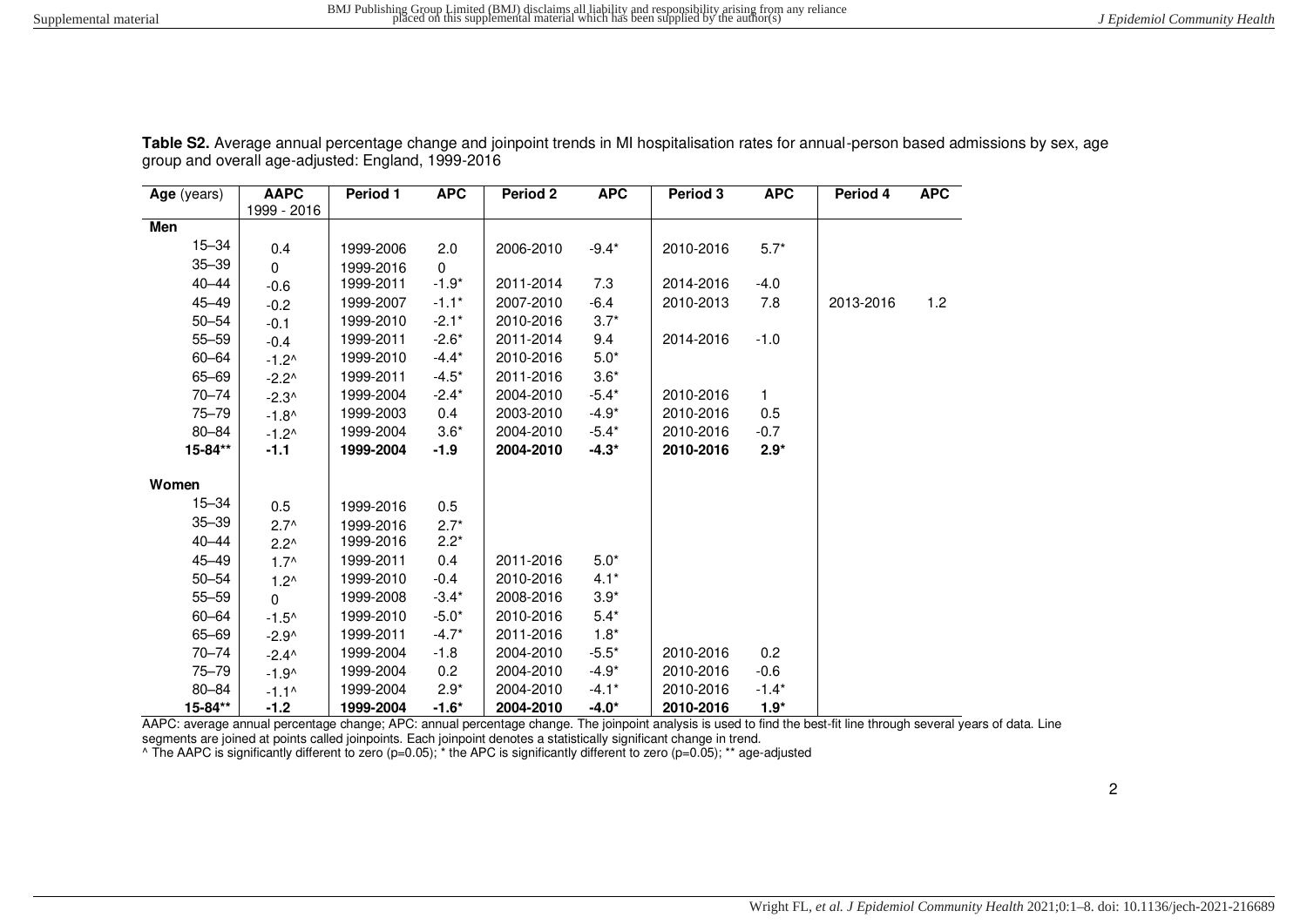| Age (years) | <b>AAPC</b><br>1999 - 2016 | Period 1  | <b>APC</b> | Period <sub>2</sub> | <b>APC</b> | Period 3  | <b>APC</b> | Period 4  | <b>APC</b> |
|-------------|----------------------------|-----------|------------|---------------------|------------|-----------|------------|-----------|------------|
| Men         |                            |           |            |                     |            |           |            |           |            |
| $15 - 34$   | 0.3                        | 1999-2006 | 1.6        | 2006-2010           | $-9.0$     | 2010-2016 | $5.3*$     |           |            |
| $35 - 39$   | $-0.2$                     | 1999-2016 | $-0.2$     |                     |            |           |            |           |            |
| $40 - 44$   | $-0.8$                     | 1999-2007 | $-1.9*$    | 2007-2010           | $-5.7$     | 2010-2013 | 8.5        | 2013-2016 | $-1.7$     |
| $45 - 49$   | $-0.6$                     | 1999-2010 | $-2.8*$    | 2010-2016           | $3.5*$     |           |            |           |            |
| $50 - 54$   | $-0.6$                     | 1999-2010 | $-2.8*$    | 2010-2016           | $3.6*$     |           |            |           |            |
| $55 - 59$   | $-1.0$                     | 1999-2011 | $-3.4*$    | 2011-2014           | 9.1        | 2014-2016 | $-1.2$     |           |            |
| 60-64       | $-1.9^$                    | 1999-2010 | $-5.2*$    | 2010-2016           | $4.5*$     |           |            |           |            |
| 65-69       | $-2.9^$                    | 1999-2011 | $-5.3*$    | 2011-2016           | $3.2*$     |           |            |           |            |
| $70 - 74$   | $-3.1^$                    | 1999-2004 | $-3.5*$    | 2004-2010           | $-6.5*$    | 2010-2016 | 0.9        |           |            |
| $75 - 79$   | $-2.7^$                    | 1999-2003 | $-1.2$     | 2003-2010           | $-5.9*$    | 2010-2016 | 0.1        |           |            |
| 80-84       | $-2.1^$                    | 1999-2004 | 1.7        | 2004-2010           | $-6.4*$    | 2010-2016 | $-0.9$     |           |            |
| 15-84**     | $-2$                       | 1999-2010 | $-4.1*$    | 2010-2016           | $2.2*$     |           |            |           |            |
| Women       |                            |           |            |                     |            |           |            |           |            |
| $15 - 34$   | 0.3                        | 1999-2016 | 0.3        |                     |            |           |            |           |            |
| $35 - 39$   | $2.4^{\wedge}$             | 1999-2016 | $2.4*$     |                     |            |           |            |           |            |
| $40 - 44$   | $1.9^{\wedge}$             | 1999-2016 | $1.9*$     |                     |            |           |            |           |            |
| $45 - 49$   | $1.3^$                     | 1999-2011 | $-0.1$     | 2011-2016           | $4.7*$     |           |            |           |            |
| $50 - 54$   | $0.7^{\wedge}$             | 1999-2010 | $-1.0*$    | 2010-2016           | $3.9*$     |           |            |           |            |
| $55 - 59$   | $-0.5$                     | 1999-2008 | $-3.9*$    | 2008-2016           | $3.5*$     |           |            |           |            |
| 60-64       | $-1.9^$                    | 1999-2010 | $-5.6*$    | 2010-2016           | $5.1*$     |           |            |           |            |
| 65-69       | $-3.4^$                    | 1999-2011 | $-5.4*$    | 2011-2016           | 1.7        |           |            |           |            |
| $70 - 74$   | $-3.0^$                    | 1999-2004 | $-3.0*$    | 2004-2010           | $-6.1*$    | 2010-2016 | 0.1        |           |            |
| $75 - 79$   | $-2.6^$                    | 1999-2003 | $-0.3$     | 2003-2010           | $-5.2*$    | 2010-2016 | $-1.0$     |           |            |
| 80-84       | $-1.9^$                    | 1999-2004 | 1.1        | 2004-2010           | $-4.9*$    | 2010-2016 | $-1.3$     |           |            |
| 15-84**     | -2.0                       | 1999-2010 | $-3.8*$    | 2010-2016           | 1.3        |           |            |           |            |

Table S3. Average annual percentage change and joinpoint trends in MI hospitalisation rates for first-recorded admissions by sex, age group and overall age-adjusted: England, 1999-2016

AAPC: average annual percentage change; APC: annual percentage change. The joinpoint analysis is used to find the best-fit line through several years of data. Line

segments are joined at points called joinpoints. Each joinpoint denotes a statistically significant change in trend.<br>^ The AAPC is significantly different to zero (p=0.05); \*the APC is significantly different to zero (p=0.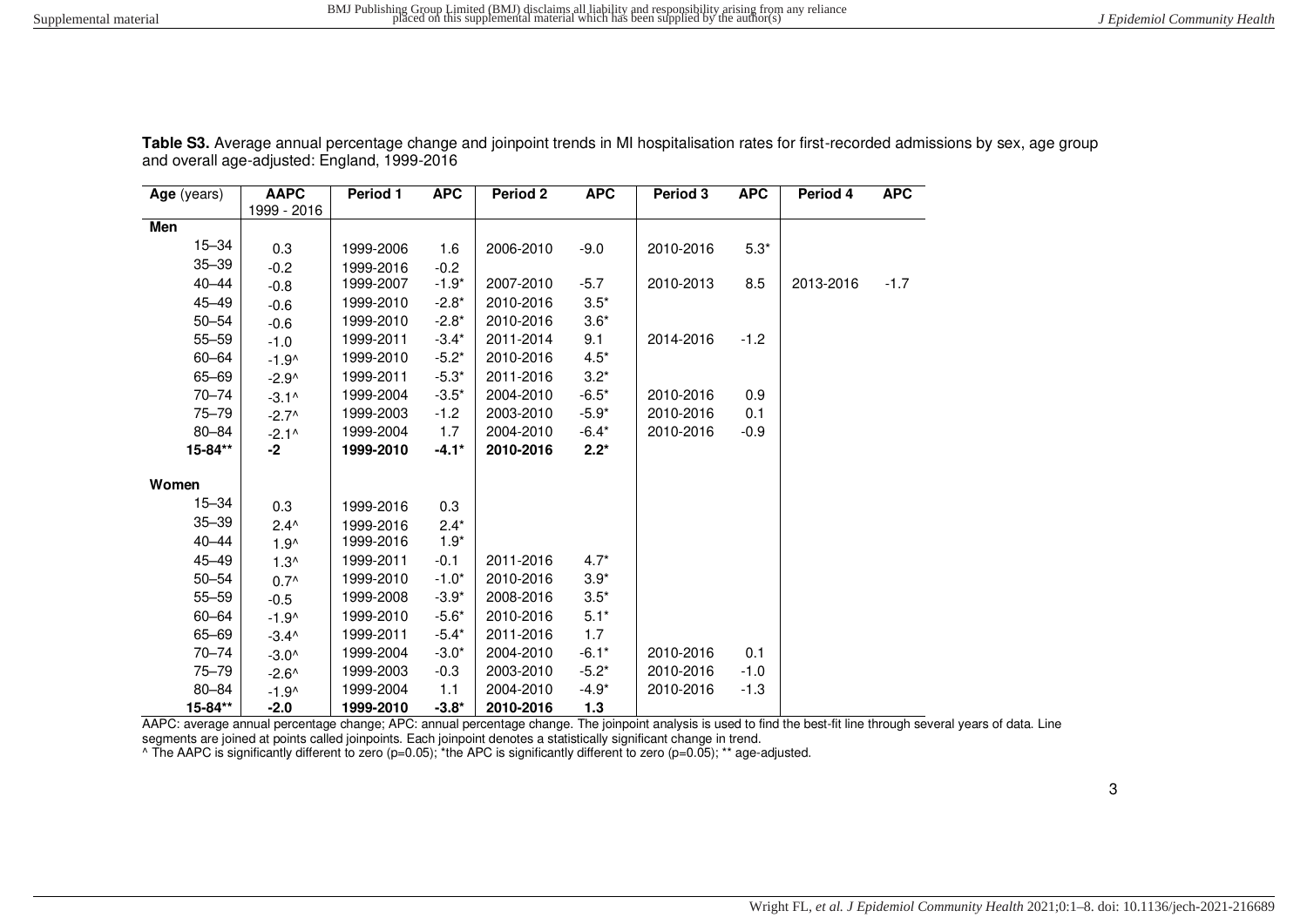**Table S4.** Age-specific rates of all-admissions for myocardial infarction and percentage change by sex and age group: Oxford Region, 1968- 2016 **Age-specific average annual rates per 100,000 population<sup>a</sup> Change in average annual rates, % (95% CI)<sup>a</sup>**

|       |          |       |       |       |       |       | Change in average annual rates, % (95% CI)" |          |                                                           |                            |                               |
|-------|----------|-------|-------|-------|-------|-------|---------------------------------------------|----------|-----------------------------------------------------------|----------------------------|-------------------------------|
| 1968- | $1971 -$ | 1976- | 1981- | 1986- | 1990- | 1996- | 2002-                                       | $2007 -$ | 2012-                                                     |                            |                               |
| 1970  | 1975     | 1980  | 1985  | 1989  | 1995  | 2001  | 2006                                        | 2011     | 2016                                                      | 1968-70 to 1981-85         | 1990-95 to 2012-16            |
|       |          |       |       |       |       |       |                                             |          |                                                           |                            |                               |
| 13    | 16       | 321   | 19    | 16    | 15    | 14    | 20                                          | 13       | 12                                                        | $+51.9$ (-19.4, +186.4)    | $-13.9$ $(-37.7, +19.0)$      |
| 45    | 37       | 47    | 45    | 36    | 35    | 33    | 32                                          | 30       | 24                                                        | $+0.2$ (-29.9, +43.3)      | $-31.8$ ( $-45.6$ , $-14.6$ ) |
| 81    | 136      | 124   | 113   | 95    | 72    | 67    | 85                                          | 75       | 68                                                        | $+39.3 (+6.5, +82.3)$      | $-5.2$ ( $-17.7$ , $+9.1$ )   |
| 192   | 213      | 238   | 234   | 177   | 144   | 135   | 149                                         | 125      | 134                                                       | $+22.1 (+1.8, +46.4)$      | $-7.3$ ( $-16.1, +2.5$ )      |
| 263   | 346      | 349   | 355   | 324   | 257   | 212   | 229                                         | 191      | 206                                                       | $+35.2$ (+15.2, +58.7)     | $-19.6$ ( $-26.1$ , $-12.5$ ) |
| 442   | 448      | 479   | 486   | 451   | 401   | 292   | 312                                         | 279      | 297                                                       | $+9.8$ (-3.5, +24.9)       | $-26.0$ ( $-31.3$ , $-20.3$ ) |
| 492   | 529      | 593   | 632   | 599   | 527   | 425   | 432                                         | 329      | 347                                                       | $+28.3 (+13.0, +45.8)$     | $-34.3$ $(-38.8, -29.5)$      |
| 496   | 580      | 678   | 741   | 641   | 692   | 504   | 561                                         | 414      | 402                                                       | $+49.3 (+29.5, +72.2)$     | $-41.9$ ( $-45.7$ , $-37.9$ ) |
| 514   | 612      | 717   | 810   | 817   | 808   | 616   | 676                                         | 509      | 495                                                       | $+57.6 (+32.9, +87.0)$     | $-38.8$ $(-42.9, -34.4)$      |
| 560   | 575      | 659   | 897   | 954   | 993   | 762   | 829                                         | 632      | 623                                                       | $+60.1 (+30.2, +96.9)$     | $-37.2$ ( $-41.7, -32.4$ )    |
| 505   | 568      | 797   | 972   | 1065  | 1086  | 917   | 1097                                        | 908      | 797                                                       | $+92.3 (+44.6, +155.8)$    | $-26.6$ ( $-32.4$ , $-20.2$ ) |
|       |          |       |       |       |       |       |                                             |          |                                                           |                            |                               |
|       |          |       |       |       |       |       |                                             |          |                                                           |                            |                               |
| 23    | 24       | 24    | 17    | 15    | 19    | 21    | 27                                          | 22       | 24                                                        | $-29.2$ ( $-58.8, +21.7$ ) | $+26.0$ (-2.5, +62.7)         |
| 25    | 34       | 37    | 30    | 28    | 24    | 24    | 33                                          | 25       | 29                                                        | $+22.9$ (-25.9, +104.0)    | $+18.6$ (-5.7, +49.3)         |
| 46    | 67       | 55    | 68    | 64    | 44    | 42    | 48                                          | 44       | 50                                                        | $+47.3 (+0.8, +115.3)$     | $+15.0$ (-4.8, +38.9)         |
| 63    | 108      | 100   | 122   | 126   | 102   | 67    | 73                                          | 64       | 64                                                        | $+93.3 (+39.8, +167.4)$    | $-37.3$ $(-46.3, -26.9)$      |
| 141   | 146      | 149   | 187   | 201   | 176   | 141   | 125                                         | 85       | 100                                                       | $+32.3 (+5.4, +66.2)$      | $-43.1$ ( $-49.8$ , $-35.4$ ) |
| 195   | 216      | 256   | 279   | 290   | 284   | 223   | 226                                         | 146      | 131                                                       | $+43.5 (+16.5, +76.7)$     | $-53.9 (+58.6, -48.6)$        |
| 270   | 316      | 354   | 412   | 391   | 393   | 317   | 330                                         | 242      | 208                                                       | $+52.7 (+25.7, +85.5)$     | $-46.9$ $(-51.9, -41.5)$      |
| 318   | 336      | 416   | 558   | 565   | 548   | 437   | 445                                         | 370      | 311                                                       | $+75.5 (+43.0, +115.5)$    | $-43.4$ $(-48.3, -38.0)$      |
| 345   | 391      | 574   | 714   | 643   | 652   | 544   | 635                                         | 509      | 530                                                       | $+107.2 (+62.8, +163.8)$   | $-18.8$ ( $-25.4$ , $-11.7$ ) |
|       |          |       |       |       |       |       |                                             |          | Age-specific average annual rates per 100,000 population- |                            |                               |

<sup>a</sup> 'Estimated from the exponential of the beta-coefficient for time period from Poisson regression models.

CI, confidence interval.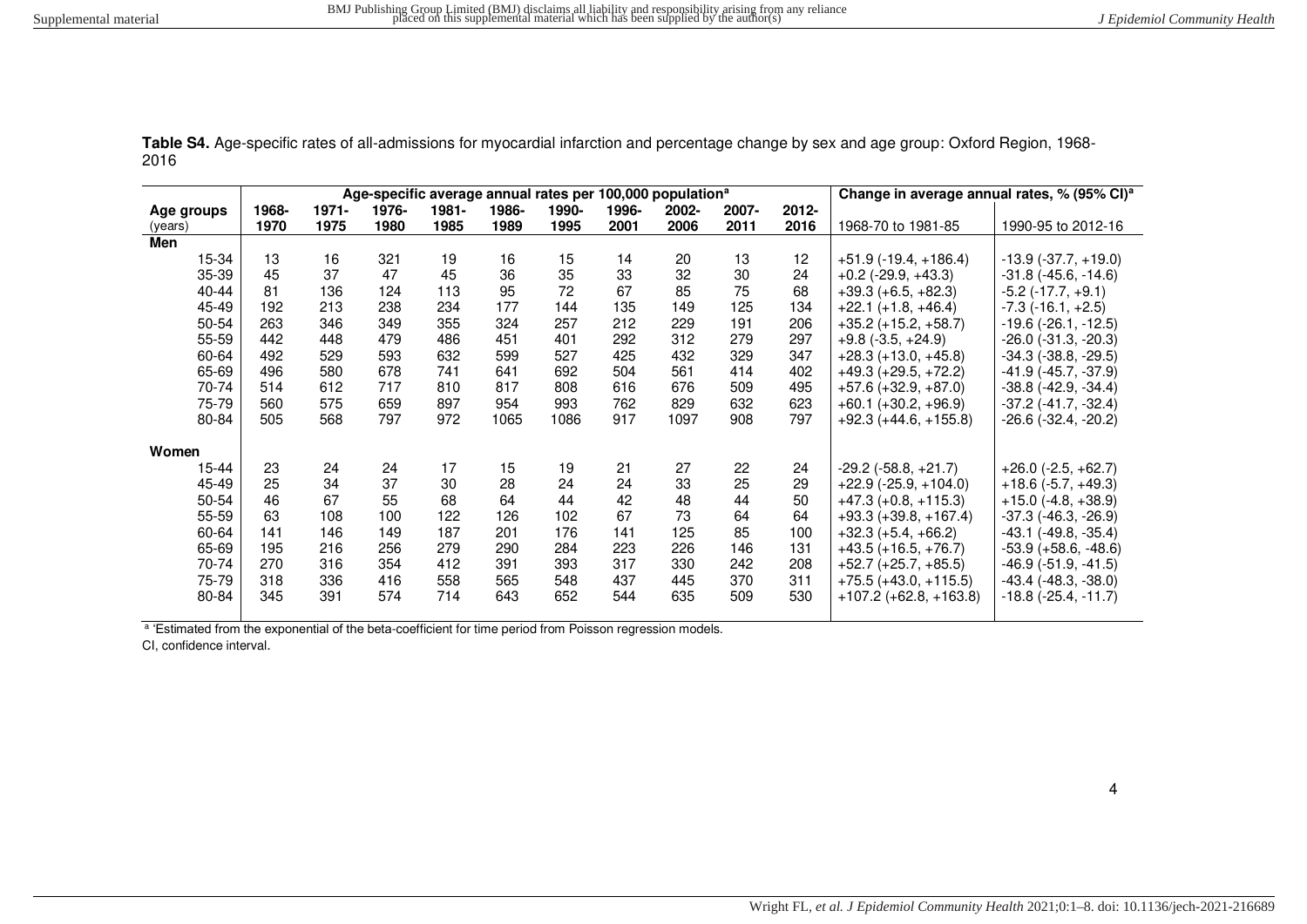

**Figure S1.** Age-specific rates of all-admissions for myocardial infarction by sex: Oxford Region, 1968-2016 **a) Men**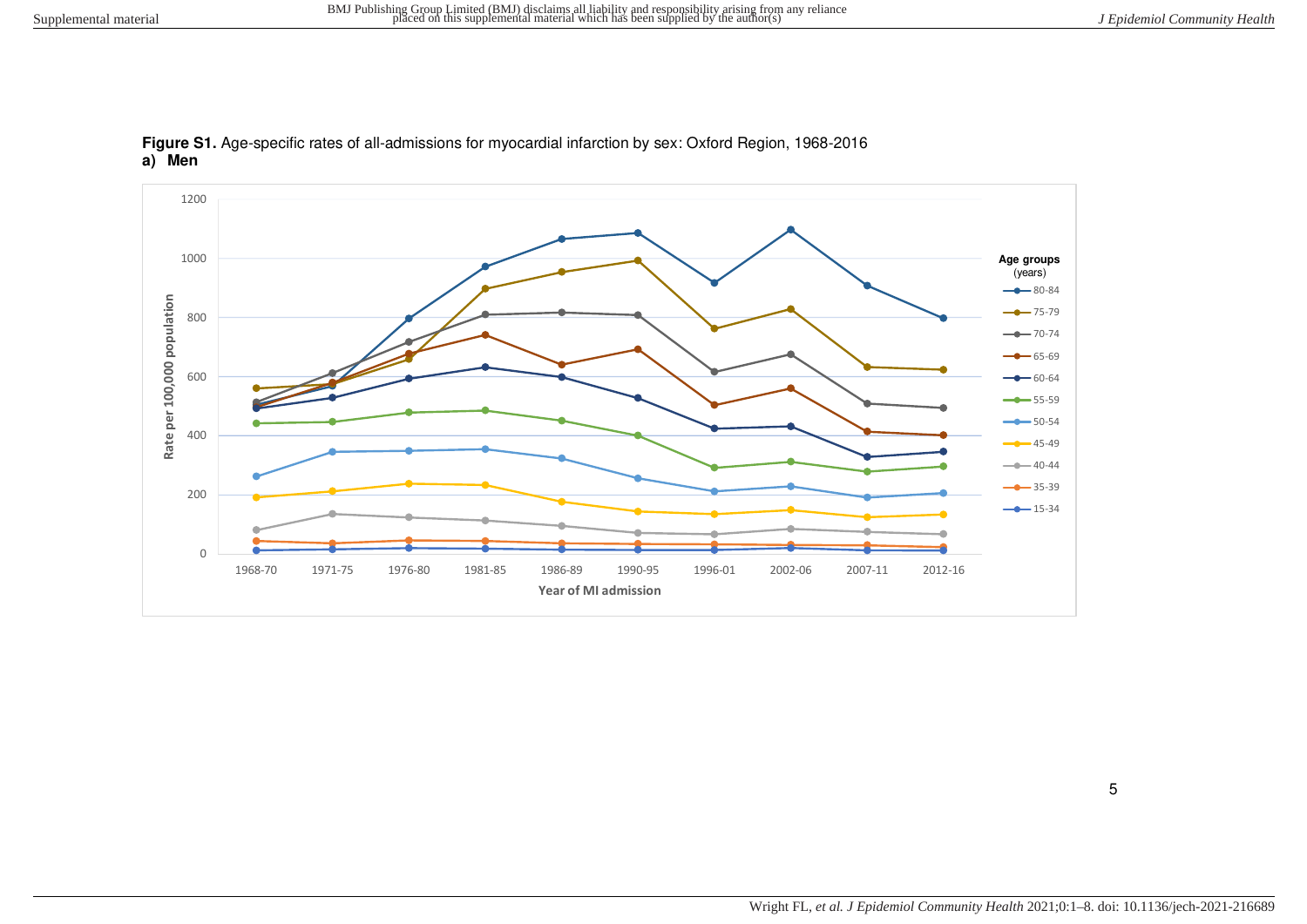## **b) Women**